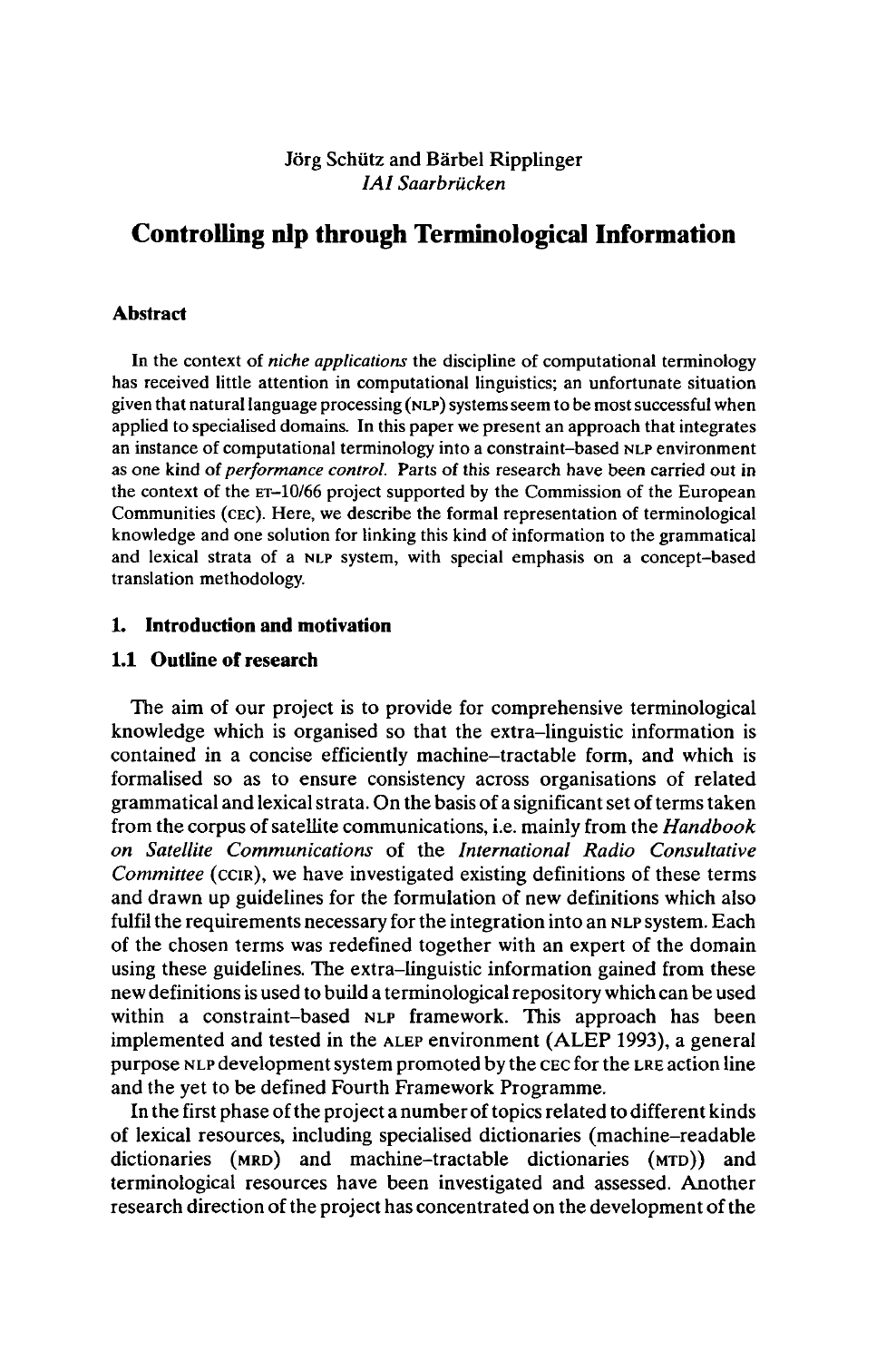conceptual organisation (ontology) of a part of the telecommunications domain. Its purpose is to provide conceptual information that ensures the support of the analysis and translation process of terminological expressions. The ontology is intended to represent the concepts of the selected domain and their generic relationships which correspond to the meaning of the terminological expressions contained in the selected corpus. In addition to the corpus, the information relevant for constructing the ontology was also collected through so-called *term definition forms* developed within the  $ET-10/66$  project filled in by a human expert of the domain (cf. Section 2.3.1). The development of the ontology as one of the subgoals of the project has thus proceeded from two global research strands: on the one hand, the acquisition, organisation and representation of knowledge in lexical and terminological resources, and on the other hand, their conceptual modelling.

Since the overall purpose of this conceptual structure is to be maximally supportive for the computational processing of terminological expressions in an NLP environment, there is a third direction from which research on the topic proceeded, that is, the investigation of the linguistic realisation of terminological expressions in their sentential and textual context of the corpus and the investigation of the question what the sentential and textual context may contribute to the (human and computational) interpretation of terms. Here, the main focus is on a further conceptual and linguistic analysis of the corpus which especially takes into account the role of domain dependent and general language verbs within the specific subject field, and on how this analysis may support the entire conceptual analysis of the domain. We think that this perspective, although restricted to a special subject field, may also contribute to the general treatment of semantics within a computational environment.

The theoretical modelling of the domain and the integration into a NLP environment is inspired by two main sources: (1) Frame inheritance based knowledge representation systems of artificial intelligence (se ai), and (2) Conceptual graphs (Sowa 1984).

The first source is essential for the description and representation of the *generic* and*partitive* knowledge of a domain; whereas the second is useful for formalising a kind of *predicate-argument* structure of the concepts of the domain to ensure the link between the conceptual organisation and the linguistic organisations (grammar and lexis). We have chosen these sources because of their adaptability to constraint-based grammar formalisms.

The overall leading idea for the integration (linking) process is to control a *competence grammar* for general language with conceptual (terminological) information, which we call *performance control.* As one possibility this is done entirely on a lexical basis by so-called *terminological anchors* which link the different dimensions of the conceptual information to general semantics. The advantage we gain from this approach is that we have the *full grammar* as a *fall-back* in cases were the conceptual information cannot contribute to the disambiguation process, due to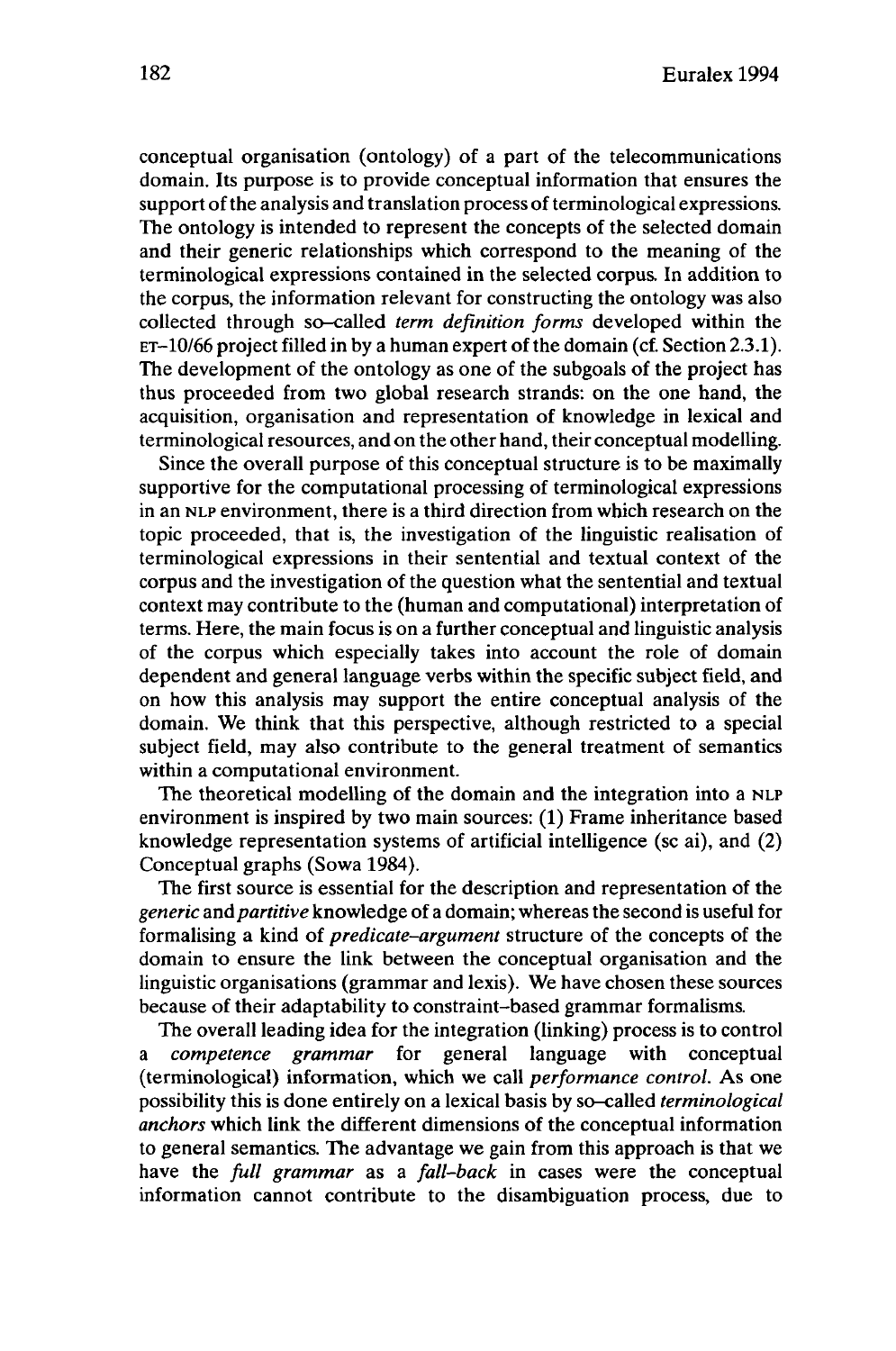ambiguities inherited from the domain itself. In this approach terminological information is used as one instance of a *sublanguage constraint.*

## **1.2 Major results**

In our research we have established a methodology for computational terminology that is not based on intuitive grounds about what is and is not *true* about the considered subject field, but instead on empirical and practical concerns, namely what data, information and knowledge the processes of natural language analysis and translation require in order to allow for a performance control that enables the resolution of domain specific ambiguities which a competence grammar for general language is unable to perform.

The conceptual knowledge of the specific domain obtained in a knowledge acquisition phase, i.e. the corpus analysis phase, is effected in three steps:

- 1. Building a taxonomy of conceptual realisations required to describe the domain (ontology construction).
- 2. Organising the domain entities in terms of the conceptual structure and their linguistic realisations.
- 3. Integrating the result into a constraint-based NL description in order to enable the control of domain specific organisations.

After the knowledge acquisition process and the formalisation of that knowledge (organisation and representation), the resulting knowledge structures contain, declaratively and explicitly represented, those distinctions required to control the analysis process in an effective way and to provide for a concept-based transfer. In addition, the implementation demonstrates the feasibility of the chosen approach which can be characterised by:

- Built-in 'fall-back', i.e. the competence grammar for general language will cover unconstrained situations.
- Generic knowledge of one sublanguage is included.
- Integration of further sublanguage information can be performed easily.

The results will also have implications for the emerging *language technology,* in so far as our methodology provides a solid foundation for: advances for linguistic engineering, NLP efficiency, sublanguage handling, improving robustness.

Finally, our framework also allows for the integration of other performance models, for example, it could be combined with statistical and/or connectionist approaches.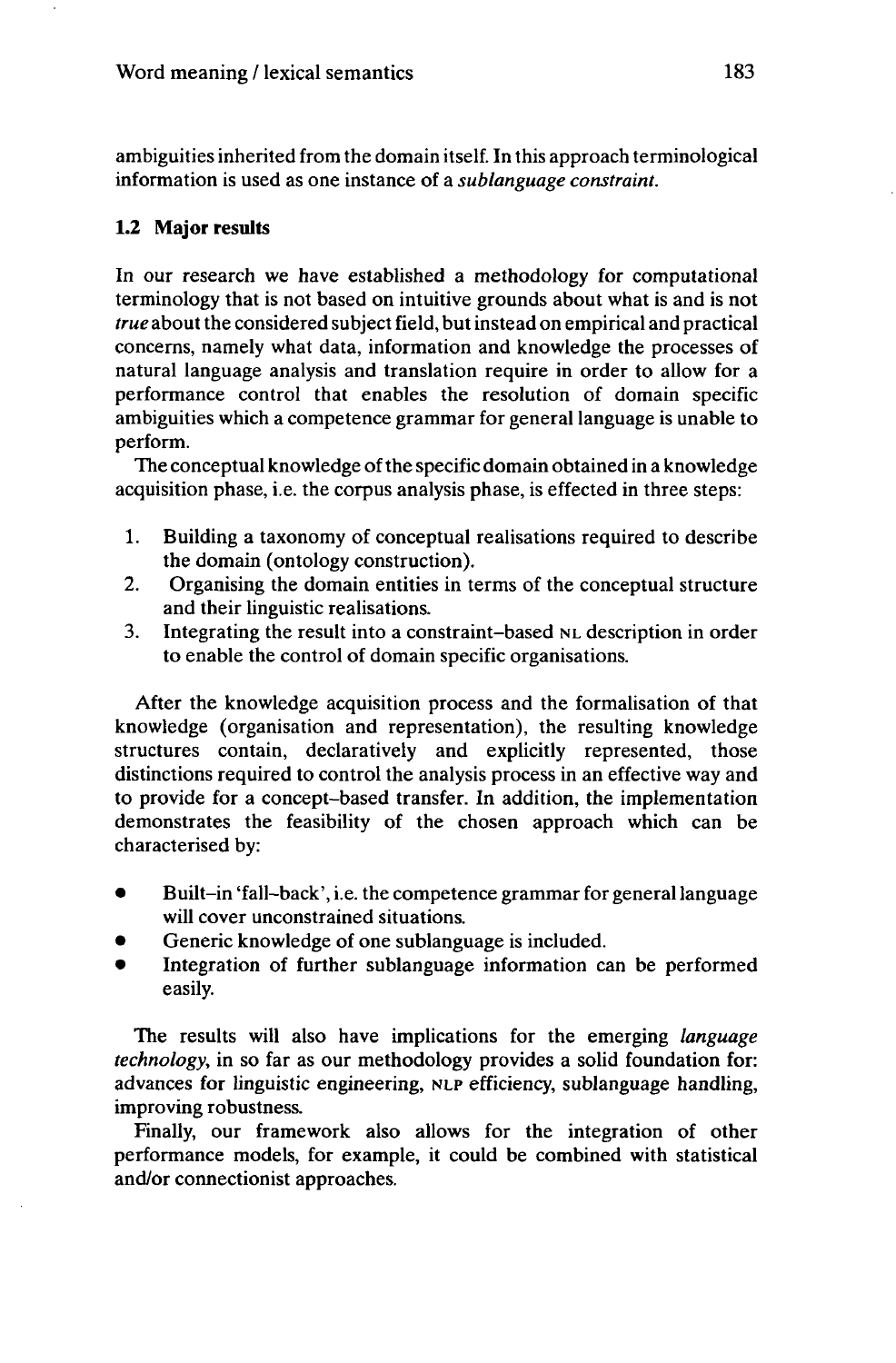#### **2. Conceptual analysis of domain**

#### **2.1 Characteristics of the domain**

The selected domain, telecommunications or satellite communications, of the projectis concerned with the advanced techniques and facilities allowing for very fast communications around the world.

This includes various cable, e.g. fiber optics, and satellite techniques which allow us, for example, to make private phone calls across continents, to receive TV programmes and to use effective and reliable electronic mailing utilities via computer systems.

In this domain processes, such as transmitting, receiving, amplifying, modulating and demodulating of different kinds of telecommunication products (signal, wave and data), perform a stand out function, in so far as they trigger the active part of the domain. They operate by using a certain instrument that could be conceptualised as a specific equipment of the domain, for example, converters, modems, amplifiers and multiplexers. The entire process can be facilitated by a certain method, such as digital speech interpolation, time division multiple access and frequency division multiple access, and each process usually has a specific type of product as input and output, such as digital data, intermediate frequency signal and radio frequency signal, which can be conceptualised as specific products, as well as can be characterised by specific properties, such as frequency rate, noise temperature, bandwidth and number of channels. Each of these domain specific interdependencies has to be expressed by a formal description, the conceptual structure, in order to allow for on the one hand, a classification of domain concepts, and on the other hand, a particular linguistically motivated NL realisation, for example, verb phrases, noun phrases and prepositional phrases. In the particular domain instruments are often introduced by the preposition *by,* locations by the preposition *at* and purposes by the preposition *for.* Besides temporal, causal and spatial relations between conceptual elements there are also relationships between concepts which share one common superconcept, for example, digital transmission and analogue transmission as concepts may have the concept transmission as superconcept. This relationship is the taxonomic (generic) is-A relation known in term subsumption systems, and realised in the project's ontology (cf. Section 2.3.1).

#### **2.2 Representation formalism**

For the formalisation of an expert's knowledge *conceptual analysis* provides general techniques for analysing knowledge of any subject field. Thus, it is a method of analysing informal knowledge expressed in natural language as a preliminary stage to encoding it in a knowledge representation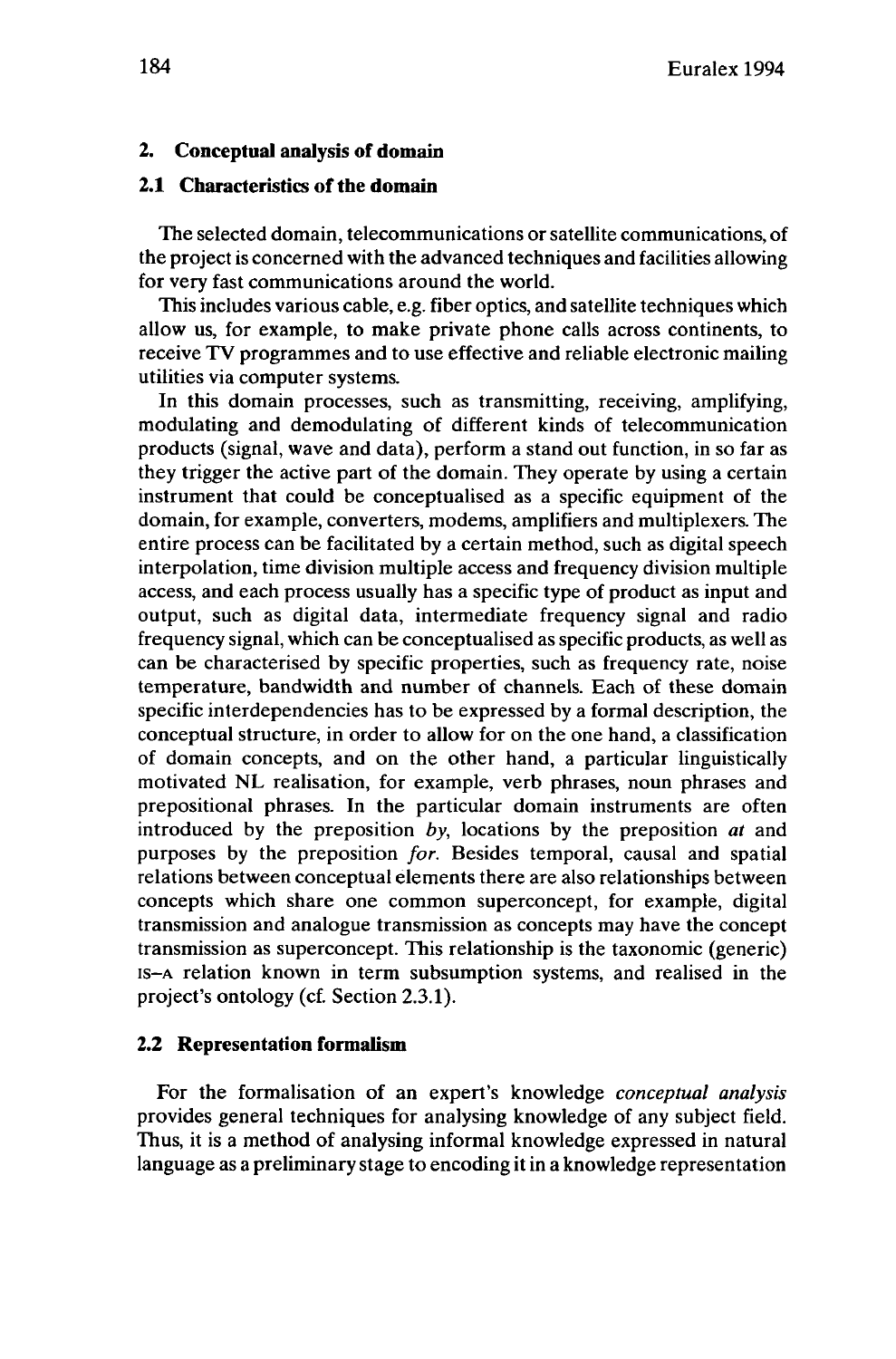language. In our research we have used conceptual graphs (Sowa 1984; Sowa 1991) as the primary knowledge representation language, butthe techniques could be applied to any other AI language.

Conceptual graphs are a version of semantic networks designed as a complete system of logic, including modal and higher-order forms: they have a direct mapping to and from naturallanguage; they can be translated to and from other AI formalisms; and they can support automated knowledge acquisition tools. As an example of the mapping from language to conceptual graphs, consider the following sentence, which appears in the telecommunications corpus: *A transmission chain is requiredfor each carrier.*

The analysis starts with the *content words* in the sentence: *transmission, chain, require,* and *carrier.* In any database or knowledge base, these words would map to some significant feature. In conceptual graphsthey map to *type labels* for the associated concepts which are organised in a *type hierarchy.*

The other words in the sentence  $- a$ , *is, for,* and *each*  $-$  are usually called *function words.* Unlike the content words that map to concepts, function words map to conceptual relations or to quantifiers inside a concept node. The words *a* and *each* represent quantifiers; the auxiliary verb *is* and the ending  $-e$ d mark the passive voice which indicates that the concept REQUIRE is linked to TRANSMISSION\_CHAIN by the patient relation; and *for* indicates that REQUIRE is linked to CARRIER by the agent relation.

This situation can be depicted graphical or in a linear notation:

[REQUIRE] -

 $(AGENT) \rightarrow [CARRIER: V]$  $(PATIENT)$   $\rightarrow$   $[TRANSMISSION\_CHAIN]$ 

This notation can be mapped to the predicate calculus by the *formula operator OE* which assigns a constant or a quantified variable to each concept node. Type labels map to one-place predicates and conceptual relations map to predicates with as many arguments as there are slots attached to relations:

 $(\forall x)(\exists y)(\exists z)(carrier(x) \supset (transmission-chain(y) \wedge require(z) \wedge agent(z, x) \wedge patient(z, y)).$ 

The conceptual graph representation also allows for the translation into the representation formalisms used in constraint-based NLP system (cf. section 4).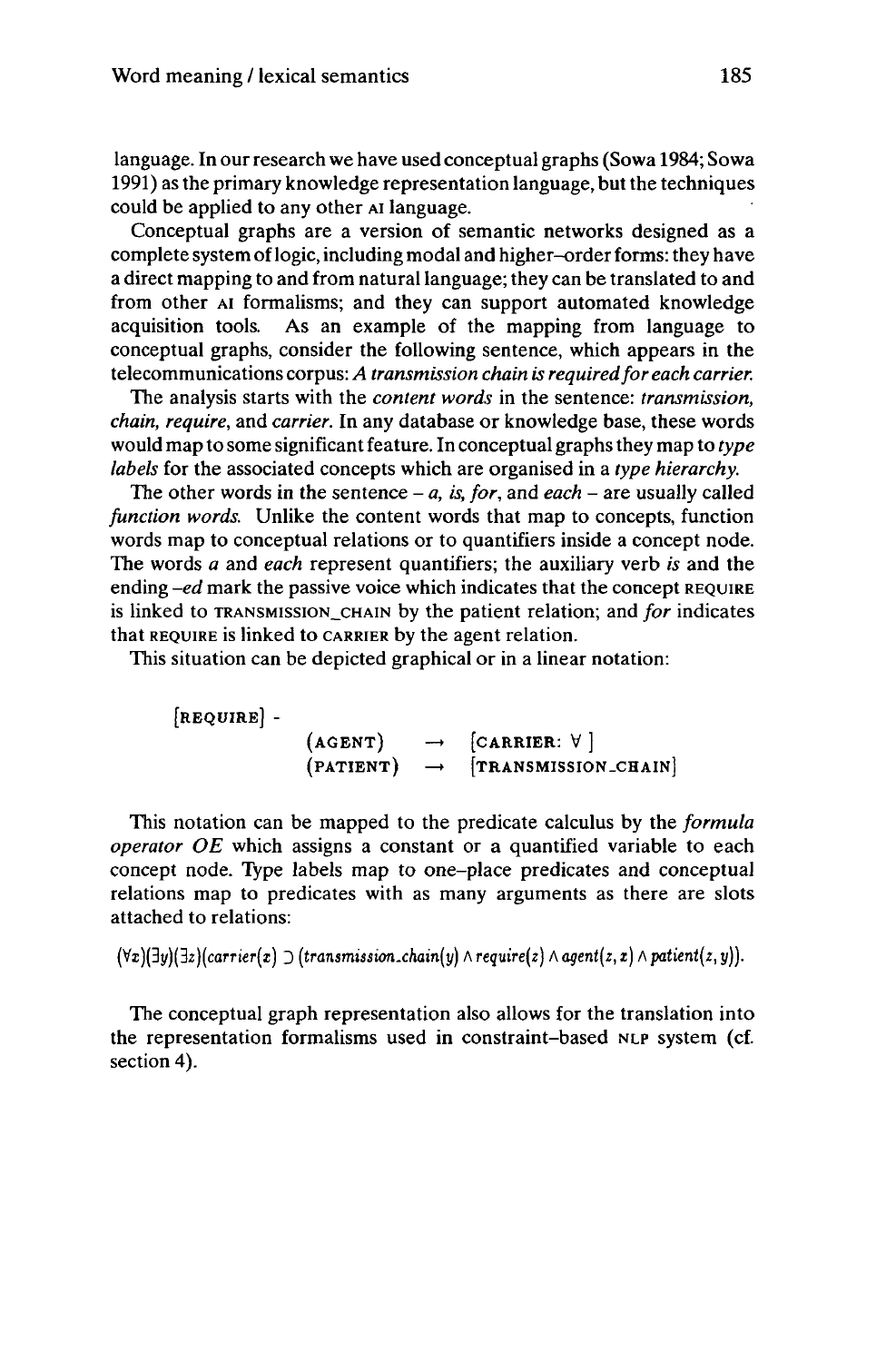#### **2.3 Domain modelling**

#### **23.1 Domain ontology**

The major concepts of the domain, i.e. those concepts which are mainly realised by nouns and nominalised verbs, are represented in the domain's ontology; they are characterised by *descriptors* which list the properties of the real world thing the concept denotes, e.g. *input, output, location,* etc.

The ontology constructed within the project shall serve as representation device for extra-linguistic knowledge to be integrated in an NLP system and as a classical knowledge base (in the AI sense). The information source the ontology is based on are a set of term descriptions, the so-called term definition forms. For each term occuring in the sample corpus, such a form exists describing the inherent properties of that term and its relationships to others. The whole set of these forms represents a kind of concept system known from traditional terminology. Such systems have the advantage compared with knowledge bases known from AI that they are more or less application indépendant. To transform such a terminological concept system in an ontology allows to meet the two requirements described above: it will represent common domain knowledge together with the linguistic information.

As the most appropriate formal device to realise such a kind of knowledge base the concept of an *interface ontology* (cf. Bateman, 1992's classification of ontologies) was chosen. It's basic model for the representation is a subsumption lattice over types with a mechanism corresponding to structured inheritance of attribute information associated with the concepts.

The domain considered in the project, telecommunications, gives clear hints about the possible structure of the knowledge base to be used. It is mainly *process-based* around the core concepts TRANSMISSION, RECEPTION, MODULATION, AMPLIFICATION and MULTIPLEXING. Additional concepts to describe them are added: Each of these processes deals with an object (here mostly a SIGNAL) which belongs to the class of PRODUCT, uses an instrument (member of the EQUIP class) and a certain method (belonging to the METHOD class).

The overall structure must be monotonie, acyclic and therefore a tree because the type system of the ALEP framework requires a strictly hierarchical order. The whole ontology is spanned over a root node TCOMM and consists of the supertypes PROCESS, EQUIP, PRODUCT and METHOD. All other concepts are classified and arranged in the lattice according to their classification and isa-feature ofthe corresponding term definition form. The subtree for PROCESS, for example, looks as follows (in ALEP notation):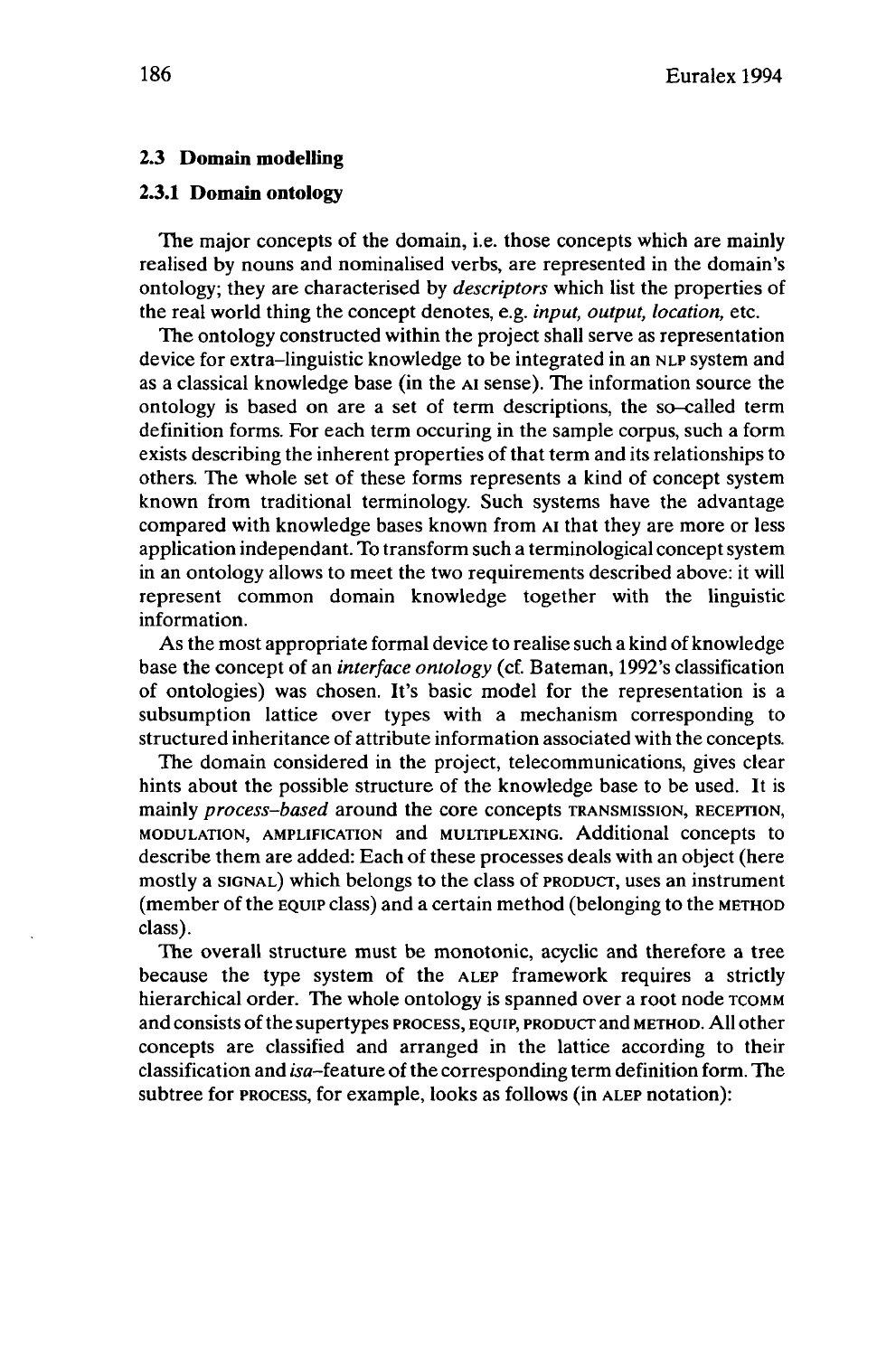```
tcomm > {process > {transmission > {analogue.transmission,
                                   digital.transmission},
                   multiplexing > {fdm,
                                   tdm},
                   demultiplexing,
                   modulation > {frequency.modulation,
                                   amplitude.modulâtion,
                                   phase.modulation > {phase_shift_keying}},
                   demodulation,
                    amplification,
                    conversion > {dom.conversion,
                                   up.conversion},
                   propagation,
                   formatting,
                   reception}
       }
```
A concept in the lattice is considered to be determined by its extend and its intent: the extend consists of all objects belonging to a concept while the intent is the collection of all attributes shared by the objects. The term definition forms deliver also the characterisation of the concepts: The features and their values describing a concept's inherent properties are also directly derived from the definition forms (however, not all slots have a corresponding feature in the type declaration due to the fact that the definition forms are not only for machine use but also for human translators).

Due to the fact that ALEP'S type system facility provides no special data structure to represent relations, these have also realised by means of feature-values pairs. Therefore the manifold interrelations existing between the concepts of one class and the interrelations between the classes can not be described in greater detail. This and the fact that *multiple inheritance* is not possible the current ontology shows only one description dimension although almost all concepts can be classified in more than one way.

#### **2.3.2 Conceptual templates**

To model something it must have a well-defined term, i.e. a word or a phrase, that denotes it. Based on the domain's ontology and a further conceptual analysis of the verbs used in the corpus, we defined *conceptual templates* as the knowledge structure for the information repository to be used in the NLP system to trigger the performance control. Such a template consists of a number of properties that characterises either a type, i.e. a thing that can have instances, or a class which governs types that specialise the class. The common classes are *entities, situations* and *properties. Entities* are those types that can have real world instances and which are realised linguistically as nouns and nominalised verbs.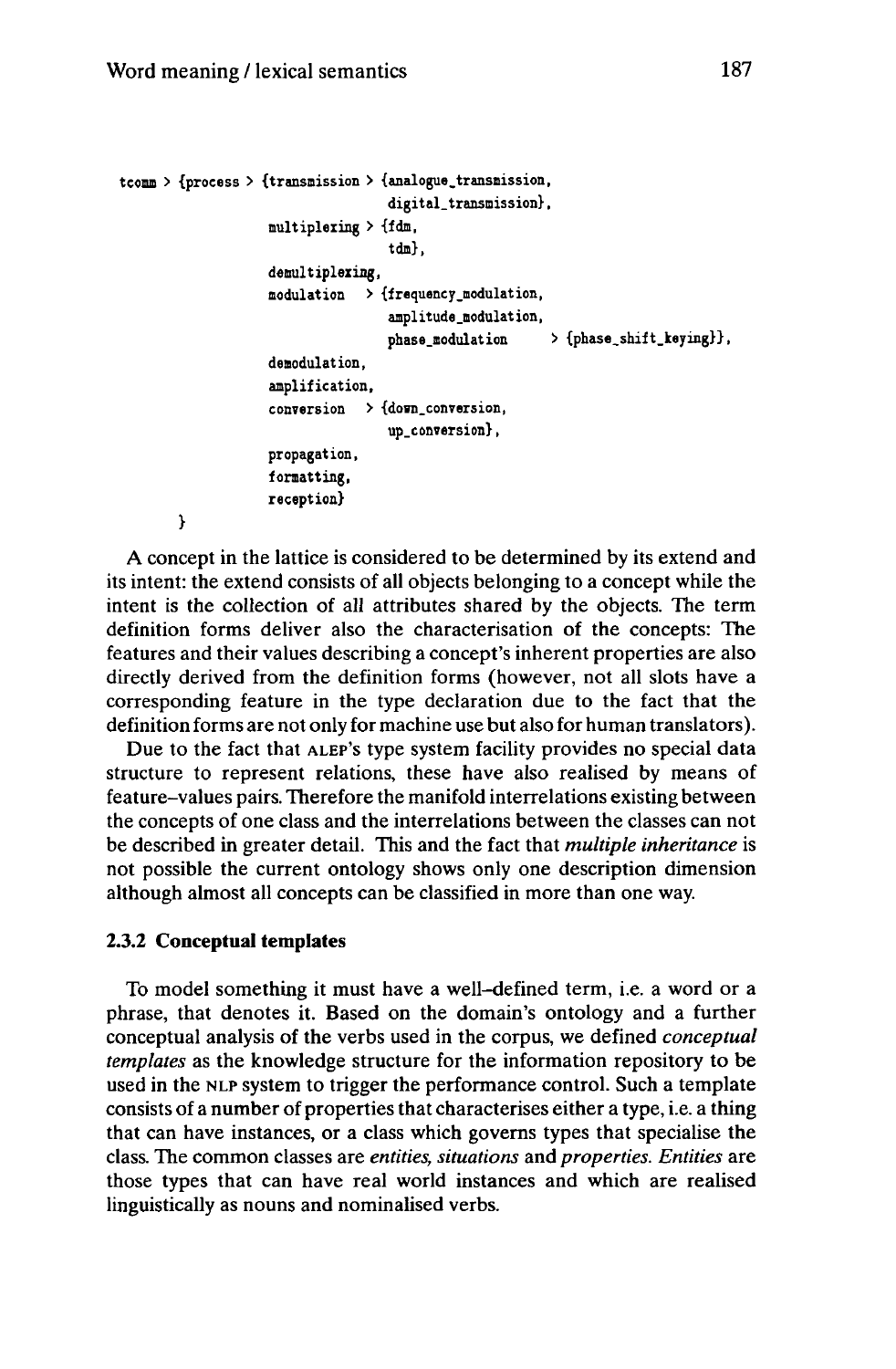Situations are facilitated by types that express time and place relations, and that identify participants, agents and result roles. Properties are types that denote verbs involving a thing as subject (actions and states), modifiers (adjectives) that describe details of a thing (e.g. measures), relationshipsthat identify relational properties to other things, types that denote attributes that (partially) describe a thing, and types that denote constraints which are logical assertions that impose some restrictions on one or more properties of a thing.

For the actual specification of the information repository we have analysed the text partselected forthe demonstratorimplementation in terms of conceptual graphs. From this representation we derived the general semantics and the specific terminological descriptions to be used for the templates. In order to provide for a complete terminological description we have also used the classification schema of the term definition forms, i.e. the class typology, and the explicite term/concept definitions which were checked against their definition according to iso and DIN norms, as well as existing de facto standards in the subject field. For the semantic descriptions we have used the semantic relations approach developed in EUROTRA-D; the domain specific information was associated to these relations in a separate information slot to permit the testing and evaluation of different terminological templates in an appropriate way. Thus, the general organisation for the semantic template is:

$$
sem\_fs \begin{bmatrix} gov & \Rightarrow & go \neg fs \\ args & \Rightarrow & args\_fs \\ mods & \Rightarrow & mods\_fs \\ \end{bmatrix}
$$
  
\n
$$
term \Rightarrow \begin{bmatrix} \text{terms} \\ \text{terms} \end{bmatrix}
$$

The terminological template is:

term-/a *termJnfo concept concept-roles concept-modify termJnjo-fs* <sup>U</sup> *tcomm* <sup>U</sup> *conccpt-rolcs-fs* <sup>U</sup> *concept-modify-fs*

The *term<sub>info</sub>* structure contains general terminological information, i.e. the classification schema and the concept definition. The concept feature identifies the *concept* according to the ontology of the domain; the *concept\_roles* structure specifies the role slots of the concept, derived from the situation class and parts of the property class, and the conceptual modifiers are listed in the *concept\_modify* structure, also derived from the property class.

In addition, in a further information structure the overall syntactic information is specified. On the one hand, this organisation establishes the global structure of a knowledge base entity, and, on the other hand, the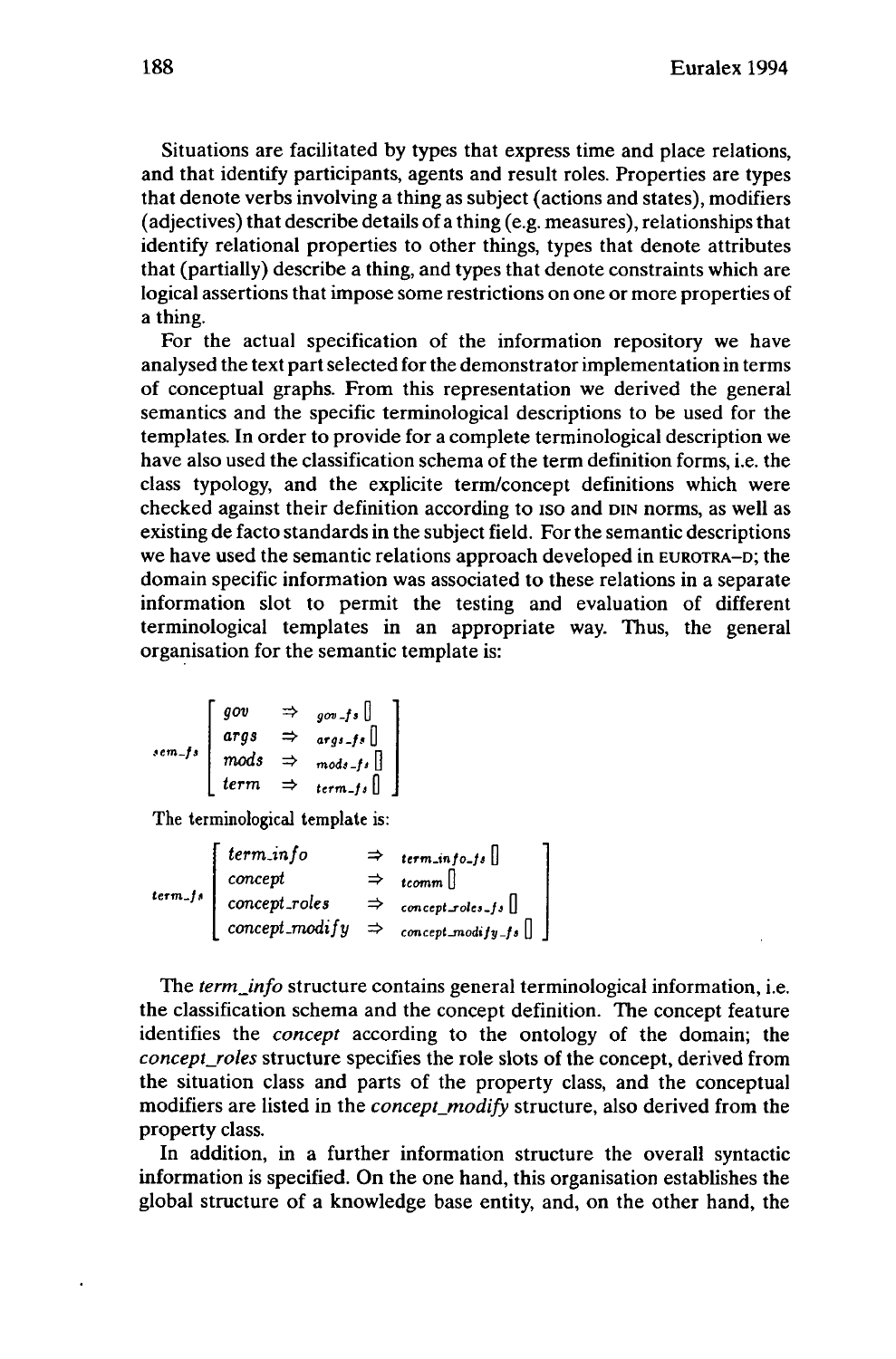complete template representing terminological information.

Within the domain, i.e. in the reference chapter of the telecommunications corpus, we have identified the following conceptual relations: *agent, experiencer, patient, state, result, point\_in\_time* and *location.*Verbs that denote actions are linked to their subject by the *agent* relation; verbs that denote states are linked by the *experiencer*relation if they are mental states, and by the *state* relation if they do not depend on any mental experience. If an object is created as a result of an action then it must be indicated by the *result* relation instead of the patient relation. With this information organisation the natural language processing, i.e. the NL analysis, can be controlled by:

- *Selectional restrictions* based on co-occurence patterns of general semantic patterns and specific domain patterns.
- *Subcategorisation frames* based on general semantic and domain specific information.
- *Conceptual classification* information (ontology).

The testing for selectional restrictions and the subcategorisation frames can be done by feature unification operations as used in constraint-based grammar formalisms; the use of conceptual classification information must be based on inferences over the ontology of the domain, i.e. type deduction during runtime.

## **3. Terminological information and translation**

In terminography the focus is on concepts and their linguistic form expressed in terms which are extracted from texts (term identification). In translation the focus is *onproduction,* i.e. a dynamic process, concerned with the movement from the textual substance in one language to the textual substance in another language. Inside this process there is a procedure in which units of meaning of one culture are matched with those of another before finding their textually and situationally appropriate linguistic expression. In view of terminology these units are not of interest because they are temporary and casual collocations of concepts brought into a particular relationship by an author.

Translation has to work with concepts and terms in context, whereas terminology isolates terms from context (decontextualisation) and then associates them to concepts, i.e. matching between term and concept vs. matching between textual units.

Concept correspondence is discovered when comparing the terminologies of different languages, subject fields, school of thoughts etc. Based on this assumption there are thus four possibilities for the process of translation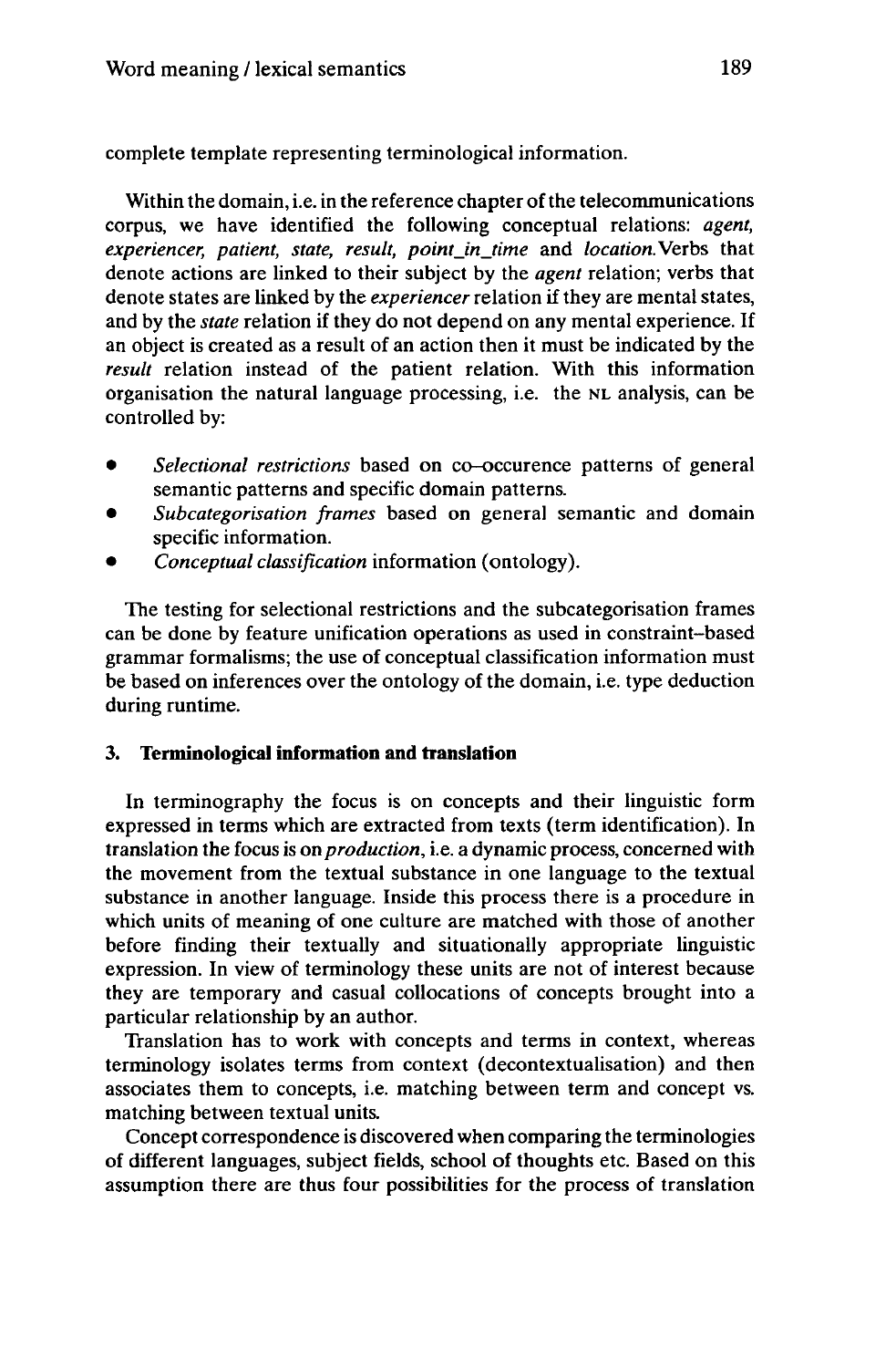based on the intension of a conceptual representation:

- 1. *Complete co-incidence* of intensions.
- 2. *Inclusion* of one intension in the other.
- 3. *Overlapping* of intensions.
- 4. *No co-incidence* of intensions.

By *intension* we mean the set of characteristics, i.e. the formal (or mental) representation of the properties of an object serving to form and delimit its concept, which constitutes a concept. The latter case of the concept based translations is called *conceptual mismatch* or *intensional mismatch.* No coincidence of intensions might be caused on social and cultural backgrounds, although the conceptualstructures are not bound to particular languages.

Case <sup>1</sup> needs no specific translation rule; cases 2 and 3 need inferencing capabilities over the concept systems of source and target language and rules that can trigger the inference procedure; case 4, however, needs explicit translation rules.

## **4. Demonstrator implementation**

In the previous section we have established the theoretical framework for the integration of terminological knowledge into the analysis and translation process of an NLP system; in this section we describe the actual implementation in the ALEP framework.

### **4.1 Implementation overview**

The general architecture of our analysis module is based on a staged processing that was also suggested in the ET-6.1 study (Pulman (ed.) 1991) for efficiency reasons. In our approach analysis is composed of two steps:

- 1. *Shallow syntactic analysis* for efficient parsing with a competence grammar for German.
- 2. *Semantico-terminological refinement* of the parsing result as performance control.

With the second step we achieve a semantic filtering and a domain-specific filtering of the parsing results. For parsing we have used a grammar and a lexicon for general language which includes the terms of the domain, but without any particular domain information; for the refinement process (filtering) we have used a lexicon with general semantics and domainspecific information where necessary; in this step the grammar remains the same. As source language we have chosen German for the implementation of the demonstrator.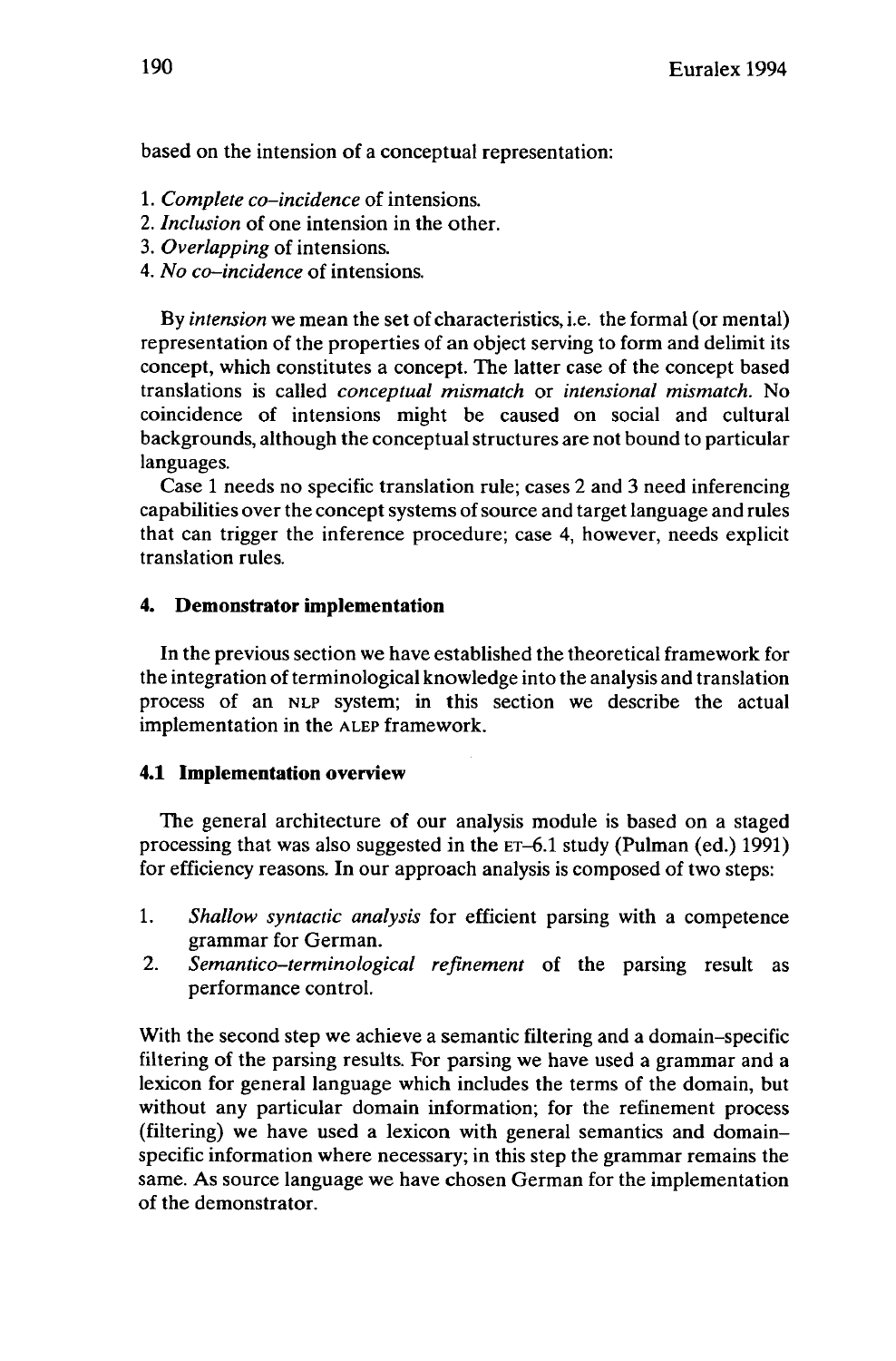For the transfer module which has been designed for mapping German analysis output (so-called *linguistic structures)* to English synthesis input, we have adopted the option foreseen in ET-6.1 and, thus, in ALEP, that translation may be called on a specific type contained in the top-most feature structure ofthe inputlinguistic structure, i.e. the semantic and terminological (sub-) feature structures. Compared to the German analysis module, the transfer module as well as the English synthesis modules have a very limited coverage. This is mainly due to the fact that the focus of the project is on the conceptual organisation of the domain and the use of terminological information within the analysis process.

## **4.2 Type and sort system**

The formal specifications for the conceptual and sortal organisation as described in Section 2.2 can be directly expressed in terms of the type system facility of the ALEP formalism. Since we could not use directly the properties specified for the entities of the domain, due to internal system restrictions on the overall size of a type system, we specified the domain's ontology only by its partitive structure in the type system's subsystem for terminological information.

## **4.3 Grammar and lexicon for parsing**

In the parsing grammar we have specified the information distribution of the semantic feature structure which includes as a substructure the conceptual knowledge organisation about the domain. During parsing these information slots are opened and during refinement they are filled in by the appropriate information by unification. Unification failure then triggers the disambiguation process in the analysis phase and thus the performance control in analysis.

## **4.4 Lexicon for refinement**

In the refinement lexicon we have stated the selectional restrictions for different semantic and conceptual reading distinctions, as well as the appropriate subcategorisation frames. This information is used during the refinement process to identify valid parsing results by unification. The result of the refinement process is a fully specified analysis representation according to the selected semantic and conceptual information.

Figure 1 shows the lexicon entry for *adaptieren* (adapt).<sup>1</sup> In the entry the semantic subject *agent* is linked to the conceptual role *agent* which is of type EQUIP which is a type of the domain's ontology, and the semantic object *affected* is linked to the conceptual role *patient* (*ptnt*) which is of type SIGNAL.

Selectional restrictions based on specific domain information for nouns are linked to the noun'ssubcategorisation frame and which can be associated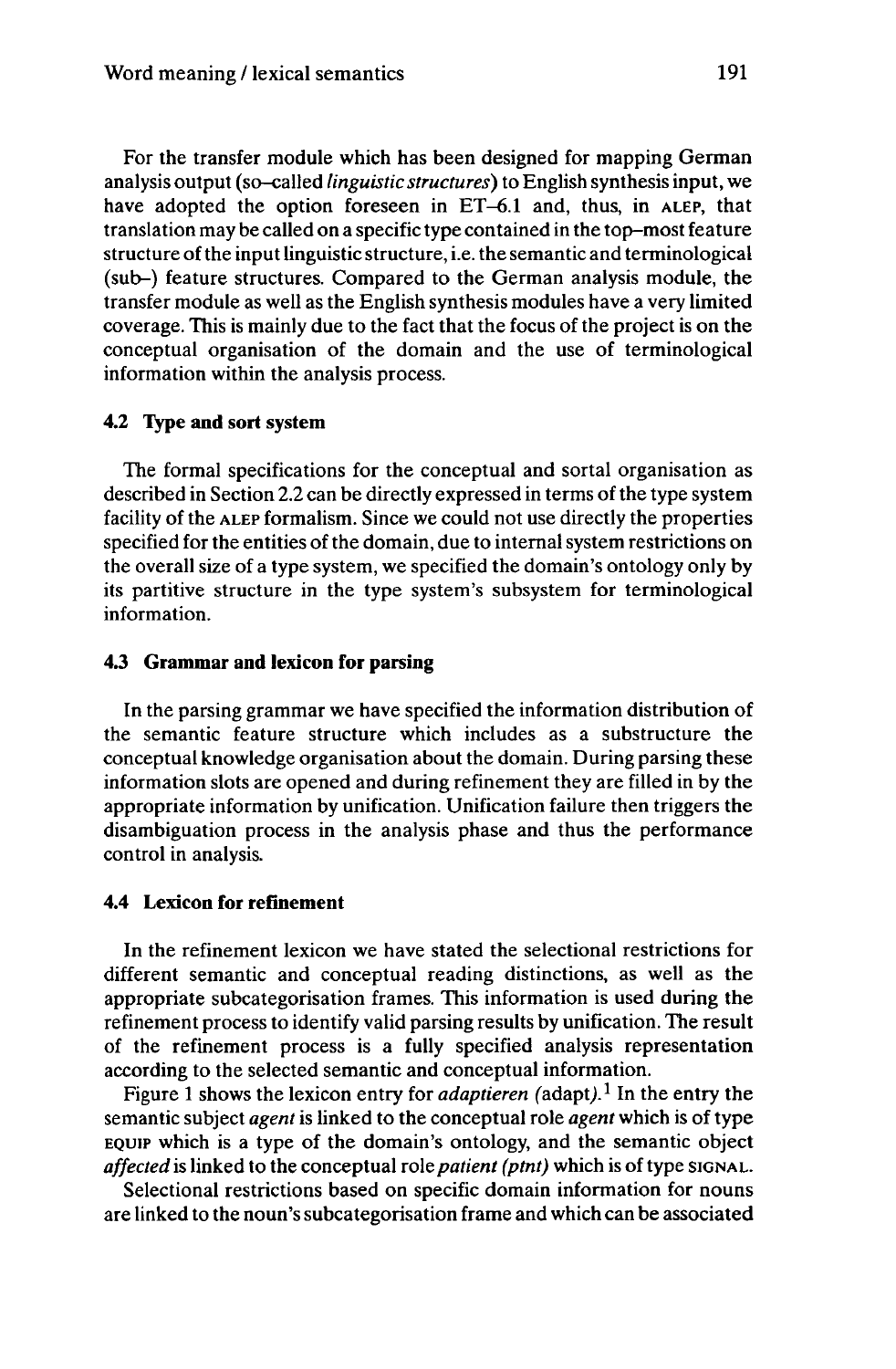with the prepositions, like *von* (of) and *mit* (with) which have a specific interpretation in the domain. Similar to these, domain dependent restrictions can be formulated forthe prepositions used in the sample corpus.

## **4.5 Results**

All sentences of the sample corpus were analysed successful. Since we could not use constraints on the conceptual organisation, there are still ambiguities left which are due to the phenomenon of subject/object topicalisation. For example, in *Fernübertragungsausrüstungen umfassen auch Modulationsgeräte,* we got two readings. A constraint stating that the concept associated to the subject must be less specific than the concept associated to the object would resolve this ambiguity. The same holds for sentences were conceptual relations are explicitly expressed, for example, the part\_of relation. However, the demonstrator implementation has shown the advantage we gain from introducing domain specific information in addition to general semantics into the analysis process.

#### **4.6 Transfer relations**

In the following, we restrict the description of translation to cases of conceptual mismatches (case 4 above). Within the transfer module there is one rule for initialising the translation process. Once translation is called on the semantic and thus the terminological (sub-) feature structures specified as the value of the linguistic structure's top-most *sem*-attribute, translation is called recursively on type SEM\_FS and all subordinate types respectively. When translation is called on type SEM\_FS the predicate string specified by the *pred-attiibute* within the governor feature structure is translated from one language into the other. For the translation of the appropriate conceptual information rules for the different conceptually dependent arities are used. This approach allows for a straightforward account of instances of complex transfer where changes have to be performed according to the argument structure of the predicate that has to be translated (this applies to the general semantics of SEM\_FS only).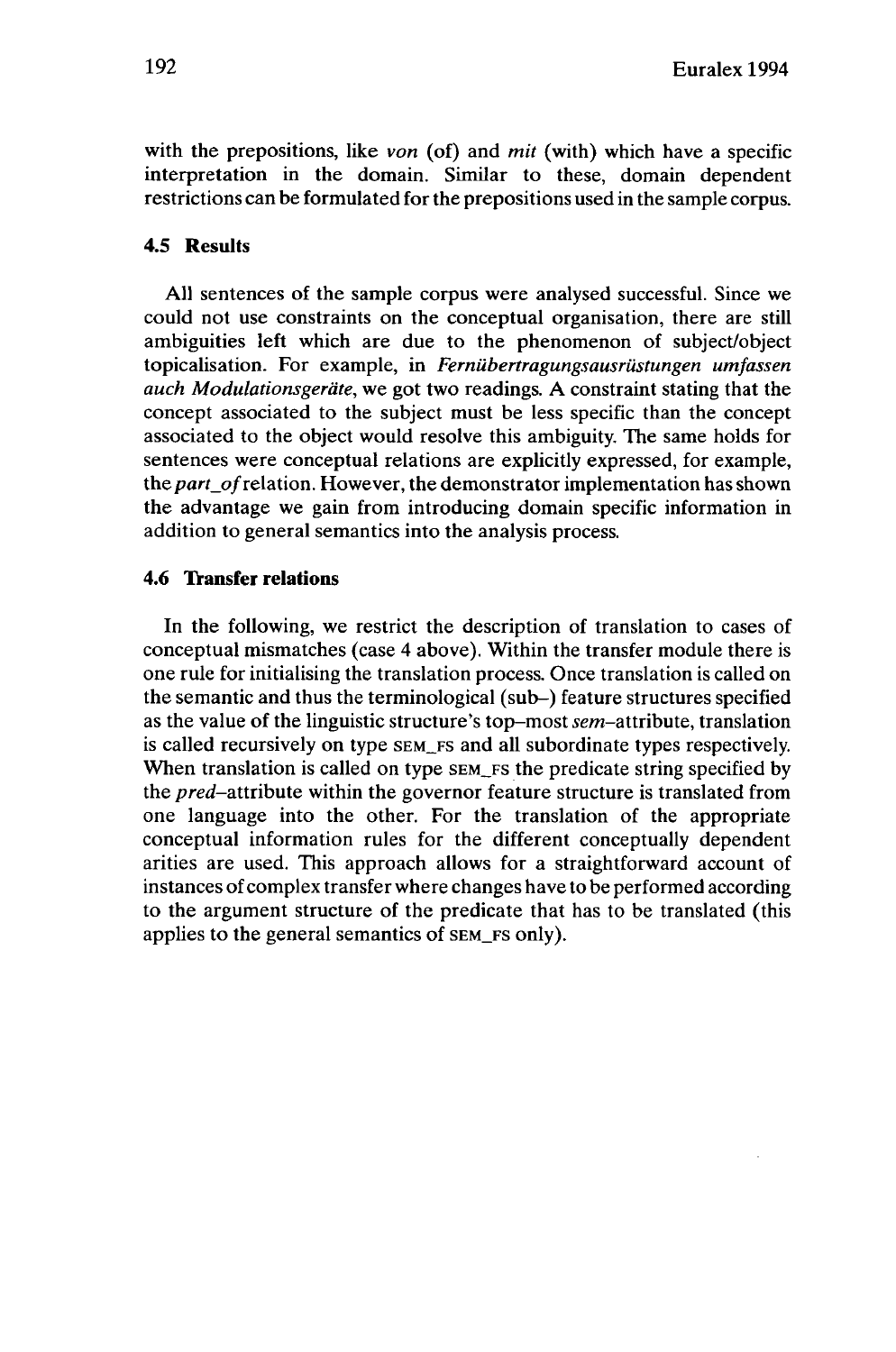```
adaptieren '
mLEId«.SIGI.r»fin.[
       mLEIde.STIJUJORl
               \simmLEId»_HElD_VG,
               •_SUBJ[
                       sign:{B.C01IPL_I[noa,lRGl]}J,
               B.SUBCiT.lf
                       sim: (m_CONPL_M[acc,ARG2]}]].
       B.SEH.teni.yesC
               n_GOV_V[adaptieren,action],
               m_»aGS_BI[
                       m\_ABGselect[agent, ABC1, sem\_fs: {term=} > {term\_ys: {(concept=} >{equip: }\{})\}m.iBGselec [affacted,1RG2,sea_ls: {tersOtera.yes : {concept=>prodnct : 0}}]],
               tenn_yes:{
                 term_inio=> t«m_info_fs:{
                               class => dsss.fs:{
                                                 cl.type => tconsa,
                                                 c2_type => tram»,
                                                 c3_type => process},
                               dafinition => .,
                               form => no.m«t},
                 concept => modulation:Oi
                 concept.roles => bi.c.role:{
                                    concept_rol«l => conceptual_fs:{
                                                      concept_rol» => ajnt:{},
                                                      concept.tjpe => equip:{},
                                                      concept.descr => term_fs:{}
                                                                  },
                                   concept.role2 => coneeptoal.fs:{
                                                      concept.role => ptnt:{},
                                                      concept.tjpe => product:ö,
                                                      concept.descr => term.fs:{}
                                                                 }
                                             },
                 concept.Bodify => _ }]].
```
Figure 1: Refinement entry for *'adaptieren'.*

A domain-specific role structure of a concept, identified by the terminological attribute *concept\_roles,* is translated by a rule dedicated to the relevant subtype of type CONCEPT\_ROLES\_FS. For instance, the role structure assigned to the predicate *senden* is translated by a rule operating on the subtype TRI\_C\_ROLE and calling recursively for translation on type CONCEPTUAL\_FS which is the type assigned to the roles of a concept.

Type CONCEPTUAL\_FS will, then, be translated by a rule which, in turn, calls for translation on type TERM\_FS again, since the value of *concept\_descr* is a terminological feature structure. Accordingly the semantic argument structure is translated.

The translation of the modifier-list of a concept in SEM\_FS and in TERM\_FS, finally, is performed by distinct rules with each of them accounting for a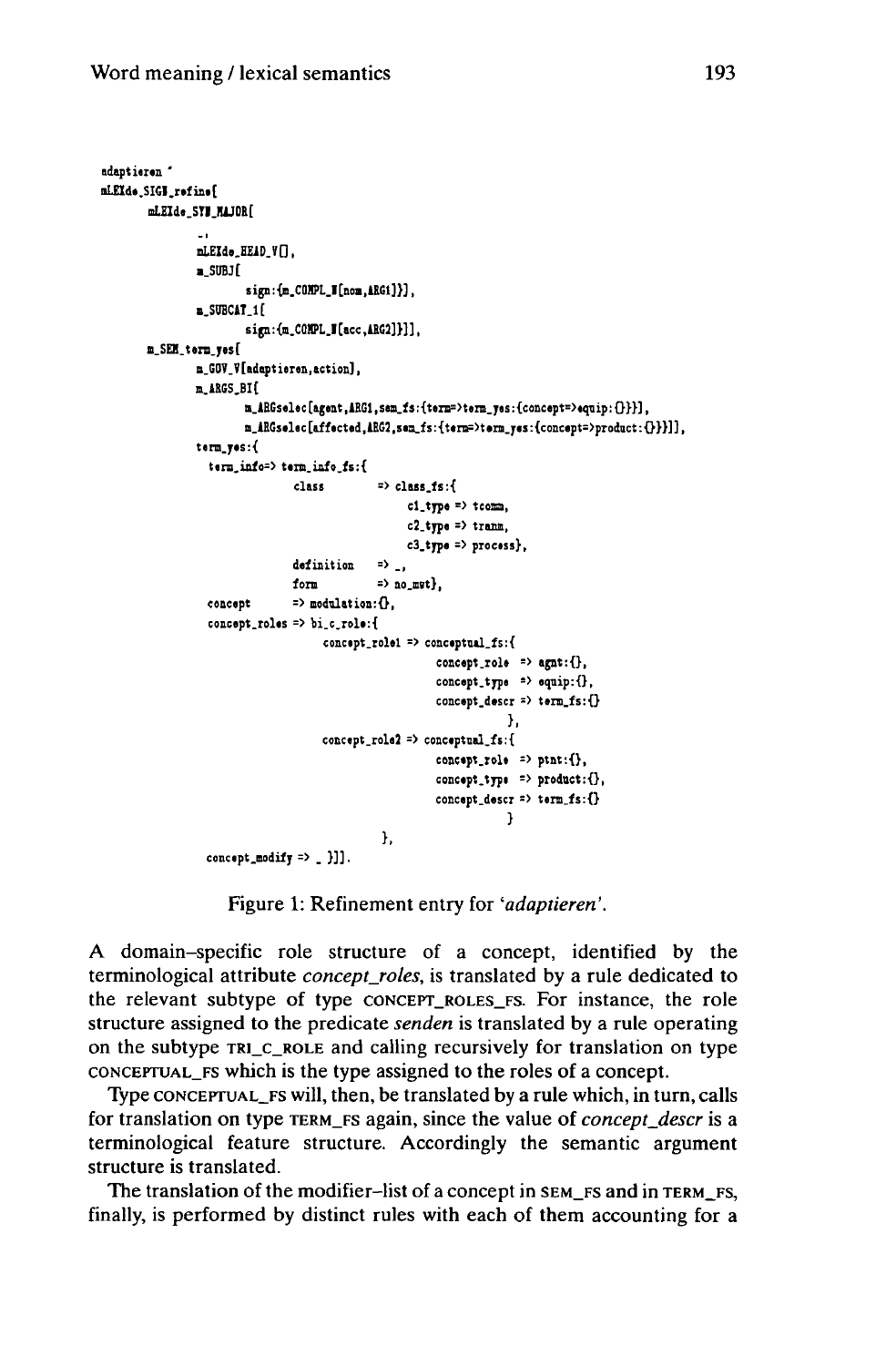specific number of elements specified in the modifier list (including the empty modifier list).

## **4.7 Synthesis**

Ideally, the basic *sign* feature structure and, more specifically, the semantic and terminological feature structures should be the same for all languages. With this assumption, it should be only the syntactic feature structure which has to be revised in designing the type and feature specification for an English synthesis grammar.

Since no refinement can be applied in synthesis, the English synthesis grammar must operate on a single lexicon which contains fully specified lexical entries including terminological information too (i.e. specific syntactic realisation information).

## **5 Limitations and conclusions**

In this paper, our focus was essentially on how conceptual information can act as a performance control of a competence grammar and how terminological information can contribute to this task as well as to better translation output. We have described our approach which is entirely lexicon based. There are also limitations in the actual implementation which are due to the formalism used in this research. At present the ALEP formalism does not allow for multiple inheritance which in knowledge representation is an asset. We have circumvented this problem through the introduction of additional relations which are realised in the attribute slots of a feature structure type.

Another area which is not supported by the ALEP implementation is type deduction during runtime. This facility would be useful for completeness and coherence tests on the generated information structures and the handling of conceptual mismatches during translation, and would thus be an additional sort of performance control for the system.

Although the ALEP formalism lacks essential features for our purpose and in contrast to other recent formalisms and systems, such as ALE, we have decided to use this formalism because of its intended ability to serve as a general purpose NLP platform for large-scale linguistic engineering and as a kind ofstandard for future NLP systems. In this contextitshould be noted that ALEP is still under development (under the supervision of the CEC and well reputed NLP researchers from academia and industry), and that our research results will thus act as a stimulus for future ALEP development work.

Finally, our approach to a knowledge base for terminology shares some similarities with the COGNITERM project of the University of Ottawa (Meyer et al. 1992) facilitated by the knowledge management system CODE (Skuce and Lethbridge 1993). However, the main focus of this project is the design